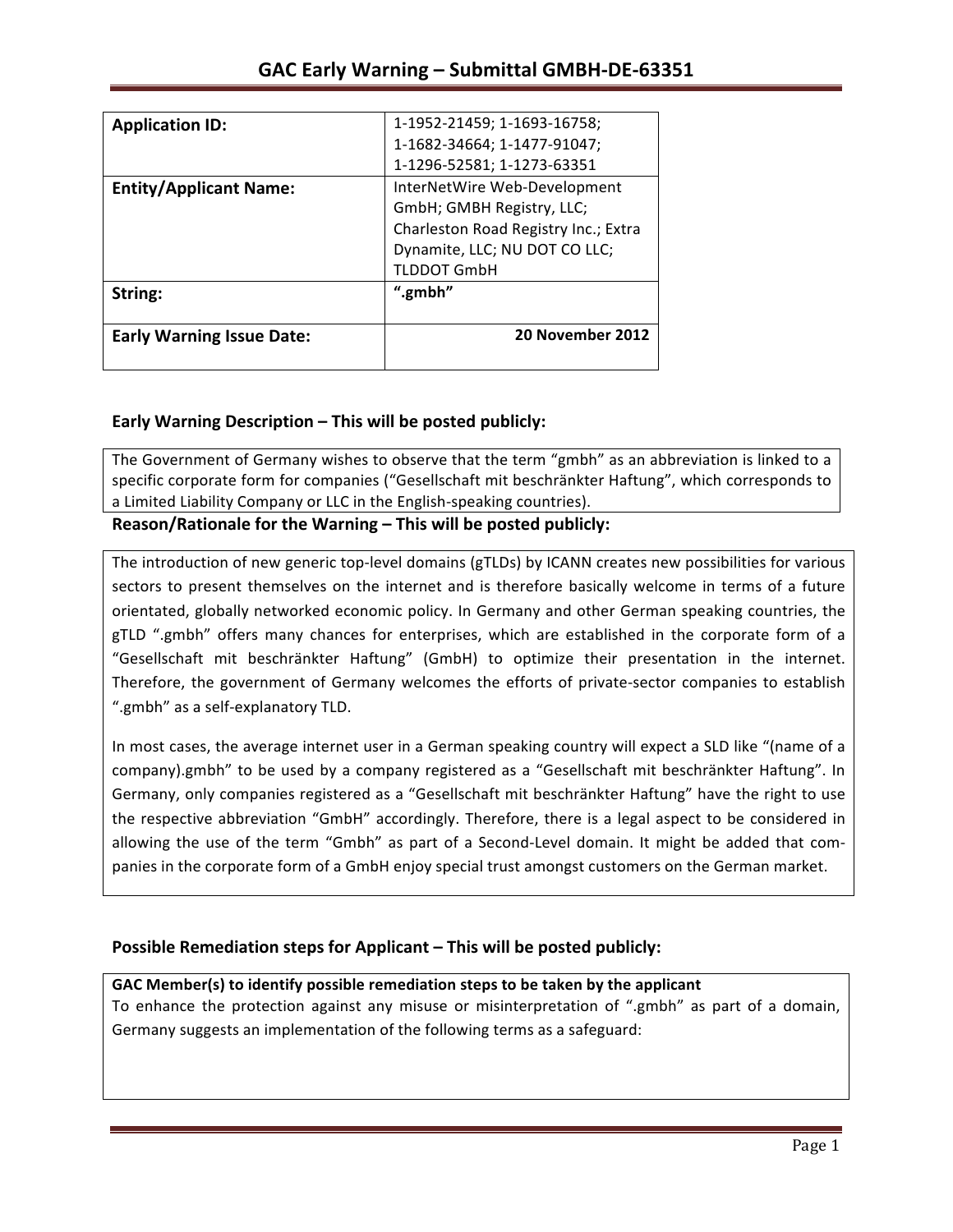- Applicants for SLDs under ".gmbh" have to be companies which are already organized as "Gesellschaften mit beschränkter Haftung" according to the regulations valid in Germany, Austria, Switzerland or Liechtenstein, or they should be able to prove that such a registration is pending in at least one of these countries. The compliance of these requirements has to be regularly reviewed.
- Applicants for SLDs have to prove that they are subject to liability as a GmbH by forwarding a full set of valid documents from their respective place of jurisdiction.

## **Further Notes from GAC Member(s) (Optional)** – This will be posted publicly:

The government of Switzerland supports this EW (see also the attached e-mail correspondence).

# **INFORMATION FOR APPLICANTS**

## **About GAC Early Warning**

The GAC Early Warning is a notice only. It is not a formal objection, nor does it directly lead to a process that can result in rejection of the application. However, a GAC Early Warning should be taken seriously as it raises the likelihood that the application could be the subject of GAC Advice on New gTLDs or of a formal objection at a later stage in the process. Refer to section 1.1.2.4 of the Applicant Guidebook (http://newgtlds.icann.org/en/applicants/agb) for more information on GAC Early Warning.

# **Instructions if you receive the Early Warning**

**ICANN** strongly encourages you work with relevant parties as soon as possible to address the concerns voiced in the GAC Early Warning.

#### **Asking questions about your GAC Early Warning**

If you have questions or need clarification about your GAC Early Warning, please contact gacearlywarning@gac.icann.org. As highlighted above, ICANN strongly encourages you to contact gacearlywarning@gac.icann.org as soon as practicable regarding the issues identified in the Early Warning. 

#### **Continuing with your application**

If you choose to continue with the application, then the "Applicant's Response" section below should be completed. In this section, you should notify the GAC of intended actions, including the expected